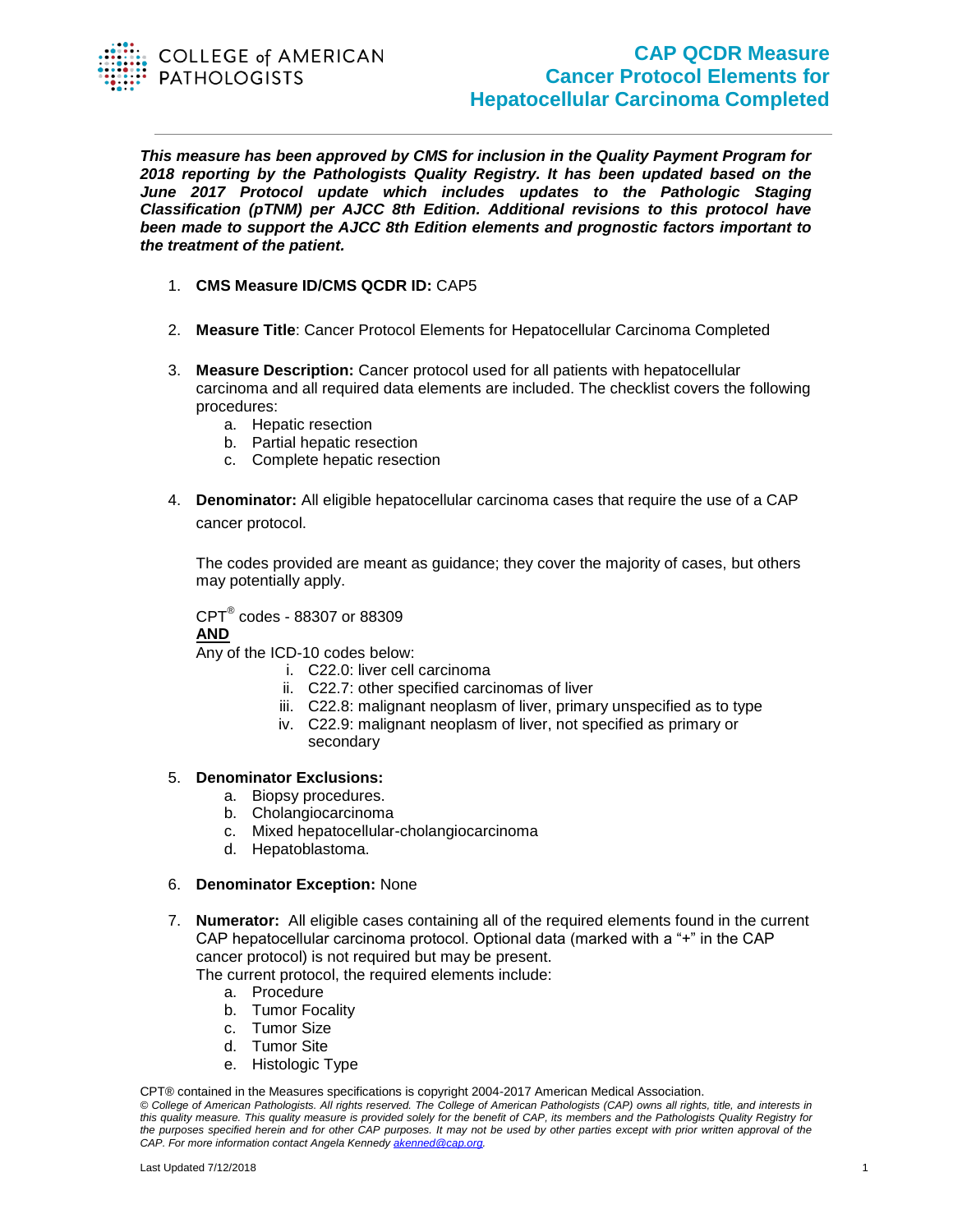

- f. Histologic Grade
- g. Tumor Extension
- h. Margins
- i. Vascular Invasion
- j. Regional Lymph Nodes
- k. Pathologic Stage Classification (pTNM, AJCC 8th Edition)
- \* *If an item is not applicable, an "N/A" listing is required.*
- 8. **Numerator Exclusions:** None
- 9. **Rationale:** The CAP cancer templates have been thoroughly researched and have been determined to contain all the elements that a clinician would need to appropriately treat a patient with a malignant disease. Therefore utilizing all the required elements found in a CAP template for malignant cases should be the very definition of a high quality report and serve as a measure of pathologist performance. An accurate and complete diagnosis as would be found in a high quality pathology report with the CAP cancer template is crucial to successful patient treatment and outcomes.
- 10. **NQF Number:** N/A
- 11. **eCQM Number:** N/A
- 12. **NQS Domain:** Effective Clinical Care
- 13. **Outcome or High Priority?:** No
- 14. **High Priority Type:** N/A
- 15. **Measure Type:** Process
- 16. **Inverse Measure:** No
- 17. **Proportional Measure:** Yes
- 18. **Continuous Variable Measure:** No
- 19. **Ratio Measure:** No
- 20. **If Continuous Variable and/or Ratio is chosen, what would be the range of the score(s)?**: N/A
- 21. **Number of performance rates to be submitted:** 1
- 22. **Overall Performance Rate if more than 1 performance rate is to be submitted:** N/A

CPT® contained in the Measures specifications is copyright 2004-2017 American Medical Association. *© College of American Pathologists. All rights reserved. The College of American Pathologists (CAP) owns all rights, title, and interests in this quality measure. This quality measure is provided solely for the benefit of CAP, its members and the Pathologists Quality Registry for the purposes specified herein and for other CAP purposes. It may not be used by other parties except with prior written approval of the CAP. For more information contact Angela Kennedy [akenned@cap.org.](mailto:akenned@cap.org)*